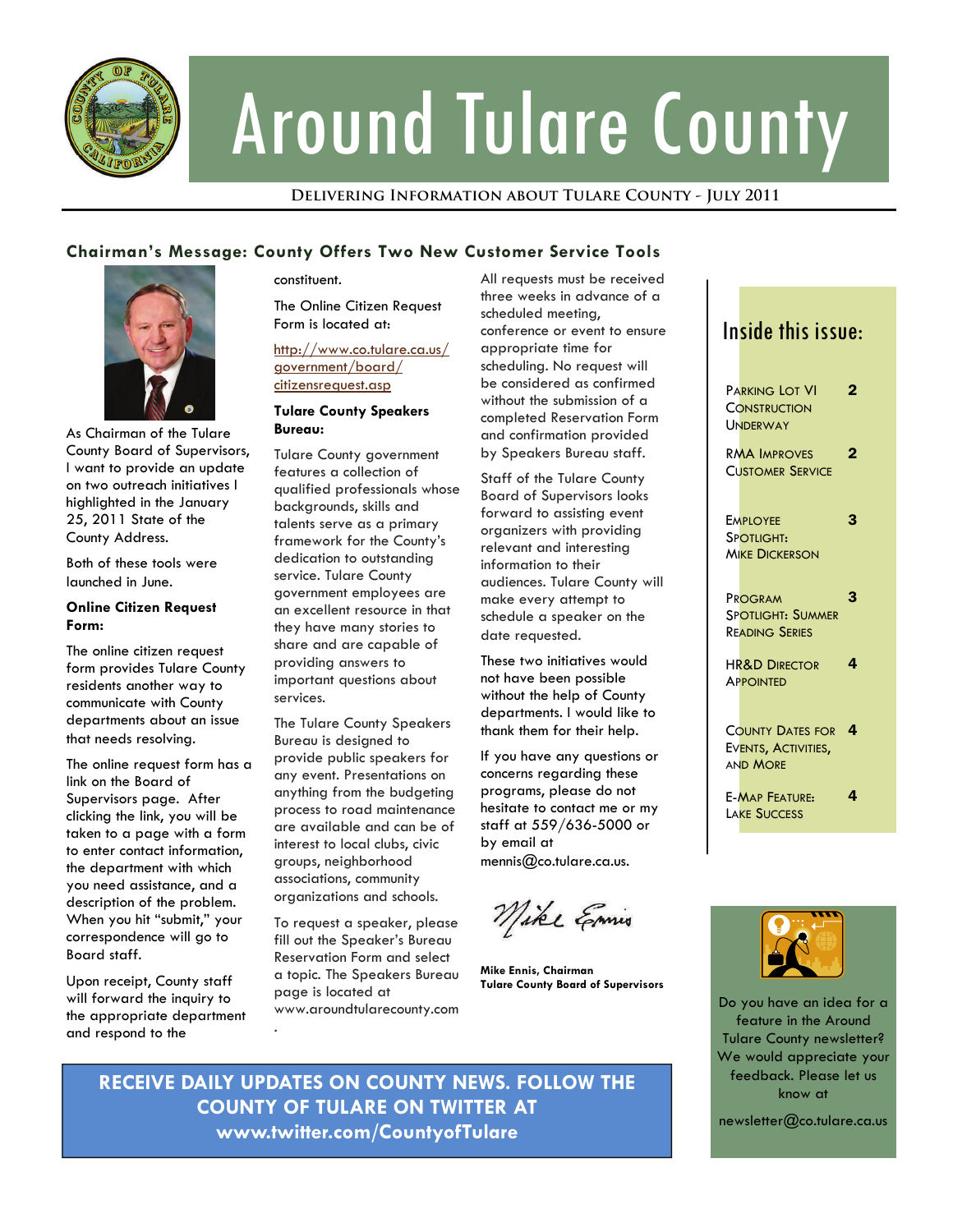# **Around Tulare County: www.aroundtularecounty.com**

# **Input Needed for Parking Lot VI Construction Project**

"This construction project will create an inconvenience for people who are accustomed to parking around the courthouse and main jail." Capital Projects Manager Brian **Summers** 

Tulare County is asking residents who park near the Tulare County Superior Courthouse in Visalia to take an online survey in order to plan and lessen the impacts of a construction project that will eliminate 312 parking spaces during a two month period.

At least one alternate parking spot - a lot near the Tulare County Administrative Office - has been identified during the construction of the Parking Lot VI project. Parking Lot VI is located just north of the Tulare County Main Jail and will add 166 parking spaces for a total of 478 spaces.

Tulare County Capital Projects Manager Brian Summers said transportation will be provided to residents and employees who utilize the alternate parking site. There will be no charge to use the transportation. The online survey will determine when and how frequent transportation will need to be provided. Identifying additional alternate parking is also underway.

"This construction project will create an inconvenience for people who are accustomed to parking around the courthouse and main jail," Summers said. "We want to make sure that we make

every attempt to lessen the impacts of this construction project and provide convenient alternatives."

Residents can visit <http://ow.ly/5iLep> to take the survey or by visiting [www.aroundtularecounty.com](http://www.aroundtularecounty.com/).

Notification and a survey have also been sent to Tulare County employees regarding this matter.

The total cost of the Parking Lot VI construction project is \$875,000. Upon completion, the project will add an additional 166 parking spaces for a total of 478 spaces.

# **RMA Committee to Improve Project Planning Process**

"This committee will help the project review process go more smoothly and save both time and money for the development community." Ben Kimball, RMA Chief Planner.

Residents seeking to implement planning projects in Tulare County should have any easier time doing so thanks to a new project review committee, Resource Management Agency (RMA) officials announced.

RMA officials said the purpose of the Tulare County Project Review Committee is to review development project applications prior to formal submittal to help identify potential issues and guide customers through the process.

The Tulare County Board of Supervisors voted on March 22, 2011 to establish the Project Review Committee, which includes the Public Works Director, Planning Director, County Health Officer, County Fire Chief, the County Building and Housing Manager, and other

designees. The Project Review Committee officially began reviewing applications on May 23.

"This committee will help the project review process go more smoothly and save both time and money for the development community," said Ben Kimball, RMA Chief Planner. "The applicant and their agents will have an opportunity to hear staff's concerns and suggestions, as well as seek answers to their questions regarding the projects."

Kimball said the pre-application review will provide information on relevant general or specific plan policies, zoning and subdivision regulations, development standards, building and fire codes, and procedures related to projects pursuant to the

adopted County Zoning Ordinance and policies.

Kimball said the committee will review development proposals through a mandatory pre-application process. Examples of proposals include: changes of zone; development agreements; general plan amendments and variations; preliminary site plans; special use permits; tentative parcel maps, and more.

The cost of the process is \$750. RMA officials said the up-front cost should save the applicant money because the pre-application process should lower the amount of staff hours charged to projects with hourly rate fees and later flat fees will be reduced to reflect the lower costs.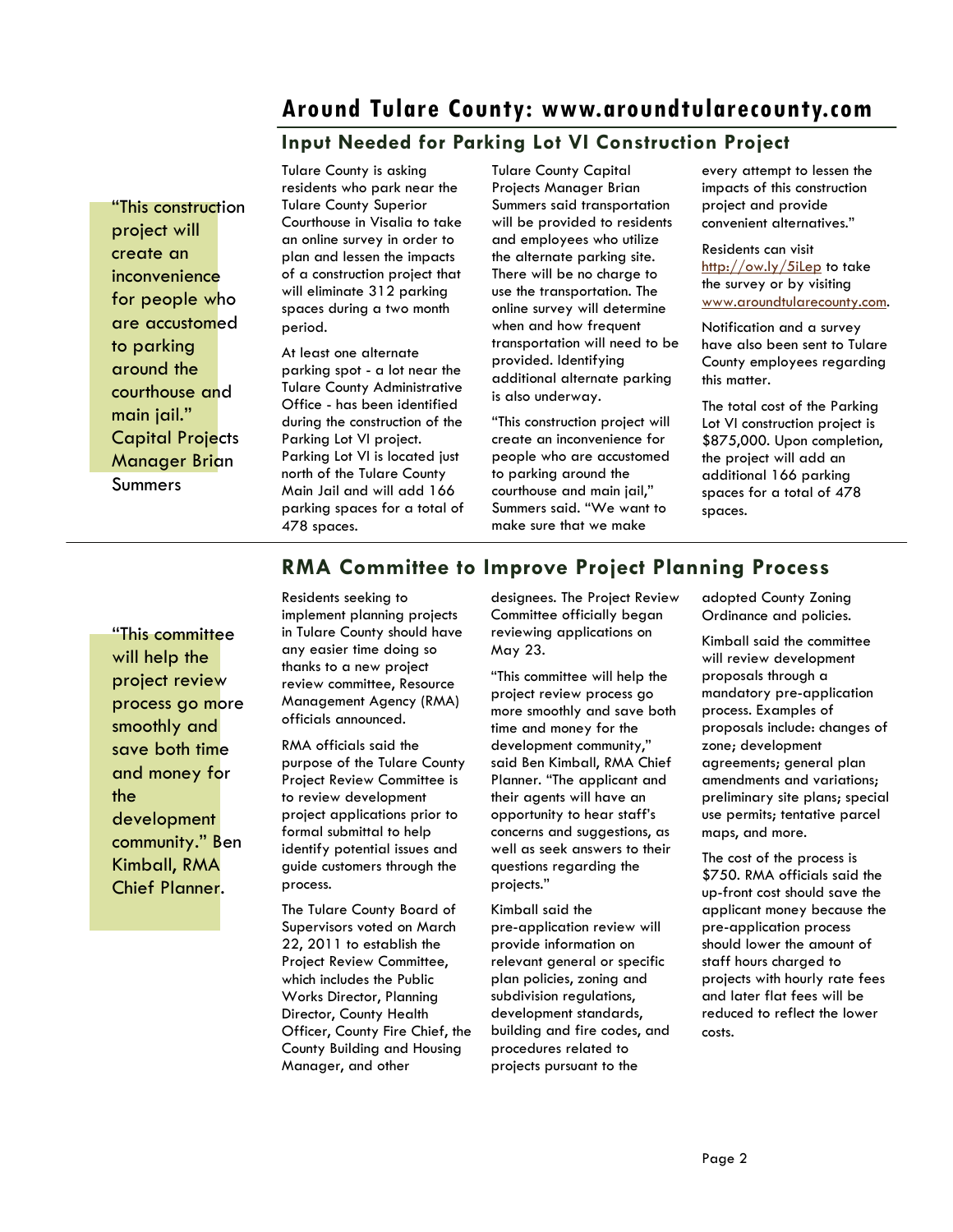# **Employee Spotlight: Mike Dickerson**



**Mike Dickerson, green shirt, pictured with the Tulare County Board of Supervisors.** 

Mike Dickerson, a Tulare County Capital Projects/ Facilities Division facilities specialist, has been selected as the 2010 Tulare County Employee of the Year, the Tulare County Board of Supervisors announced on June 28.

Chairman of the Board of Supervisors Mike Ennis said more than 125 County of Tulare employees were nominated from 16 departments. The Capital Projects/Facilities Division is a branch of the Tulare County Administrative Office.

"Being recognized as the employee of the year of an organization that employs thousands of people is an outstanding honor," Chairman Ennis said. "I commend Mike and all other nominees for making a difference and taking pride in their work."

Tulare County Assistant Administrative Officer Kristin Bennett said Dickerson was nominated for his strong work ethic and ability to generate revenue saving ideas.

"Mike is a dedicated employee, and is well respected by his staff, peers and the customers who use the facilities assigned to him," Bennett said. "Mike's work habits, personal traits and characteristics truly exemplify what it means to be an employee of the year."

Bennett credits Dickerson for: saving the county \$44,000 annually by identifying inefficiency in the way time cards were picked up and dropped off and developing a comprehensive training program for new and existing facilities staff.

Some of the duties a Tulare County facilities specialist include: provide direct oversight in the planning, direction and supervision of the Facilities Division of the County Administrative Office in the operation, maintenance and repair of County facilities; to advise and assist management to establish project and funding priorities and maintenance service levels; administration and implementation of various facility construction and major maintenance projects.

Dickerson has worked for Tulare County for 10 years.

Tulare County employs approximately 4,000 employees.

Send Mike a congratulations note at:

mdickerson@co.tulare.ca.us



**There are many County employees who are doing outstanding things for their community outside of their job.** 

**Do you know a County employee who should be in the spotlight? Let us know at:** 

 **[newsletter@co.tulare.ca.us](mailto:newsletter@co.tulare.ca.us?subject=Employee%20spotlight)**

# **Program Spotlight: Summer Reading Programs**

Two summer reading programs for youth and adults kicked off in June at the Tulare County Library Branch in Visalia.

### **Youth Program: Summer Reading Program**

Tulare County Deputy Librarian Jeff Scott said the Tulare County Summer Reading Program is designed for children and encourages them to read through an incentive program. For every five books read, at home or at the library, participants will receive educational toys, trinkets, and other items.

Youth participants will receive a "Library Champion Sign" for reading 25 books this summer.

"Our Summer Reading Program encourages kids to read," Scott said. "Keeping a child's mind active during the summer improves tests scores and overall school performance."

### **Adult Summer Reading Program:**

Scott said dozens of adults attended a kick off event for the Adult Summer Reading Program.

Novel Destinations is the theme for this year's program at the Tulare County Library. Watch a foreign film, read an international book, learn travel tips or plan a dream vacation. The 2011 Summer Reading Program is open to adults ages 18 and older with programs, prizes, films, book discussions and special events.

For more information visit Tulare County Library's website at [www.tularecountylibrary.org](http://www.tularecountylibrary.org/).



**Want your program to be in the spotlight? Please send suggestions to:** 

**[newsletter@co.tulare.ca.us](mailto:newsletter@co.tulare.ca.us?subject=Program%20spotlight)**